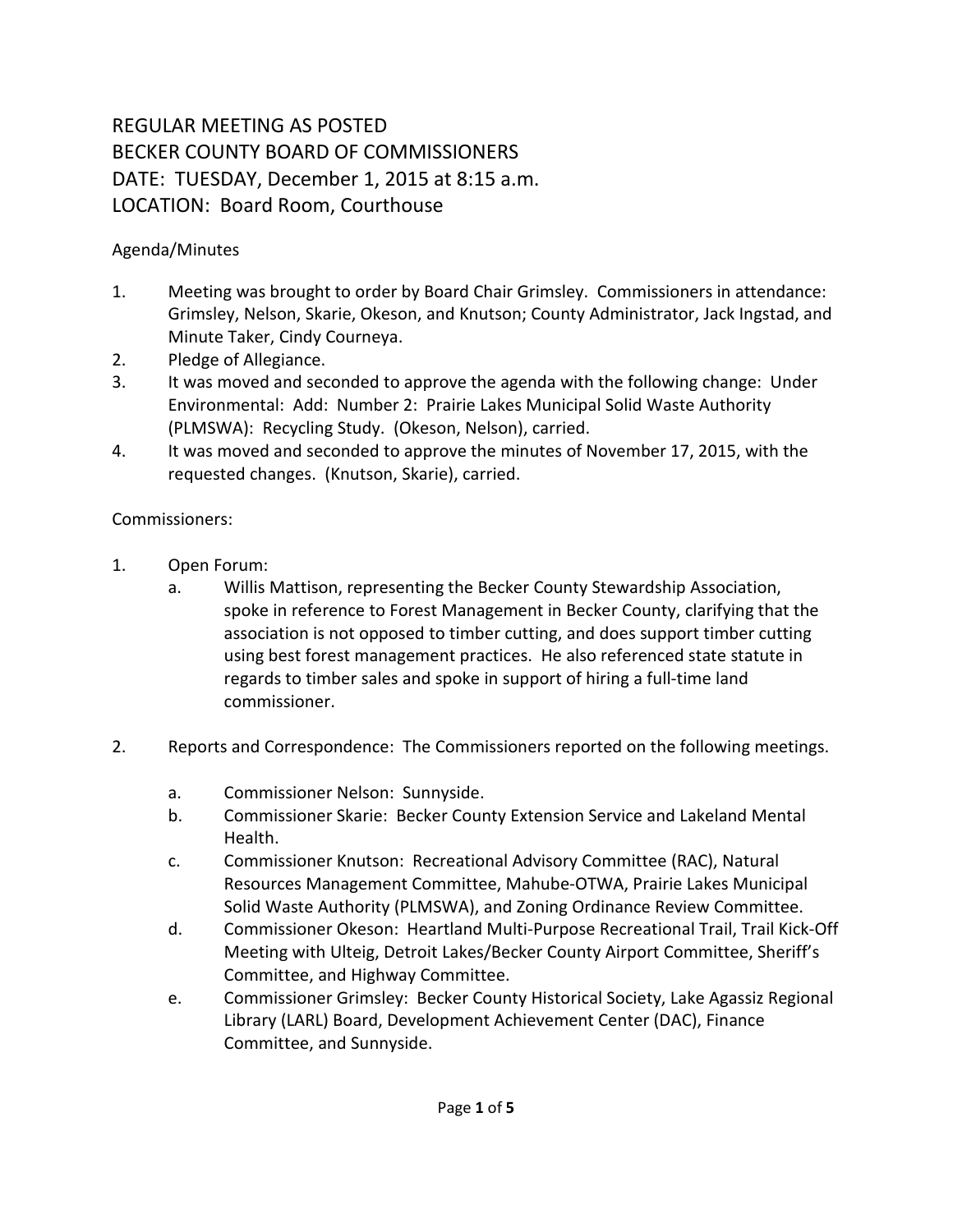- f. A brief discussion was held in regards to the Forest Management Consultant RFQ and the possible hiring of a land commissioner, with it noted that there needs to be further discussion at the committee level. Discussion will also continue later in the meeting.
- 3. Appointments:
	- a. Commissioner Grimsley informed the board of two potential candidates who have expressed their interest in serving on the Lake Agassiz Regional Library Board, to fill an upcoming vacancy.
- 4. Notification has been received that the next Annual Ag. Issues Forum is scheduled for Wednesday, December  $16^{th}$  from 9:00 a.m. to noon, at the American Legion in Lake Park, MN.
- 5. Discussion was held in reference to salary setting for both the commissioners and elected officials, with it noted that the Finance Committee met and is recommending a 1% increase for both the commissioners and elected officials. It was recommended that the elected officials be offered the 1% increase, and if any wish to deviate from this amount, that they meet with the Finance Committee and/or full Board with their request.
- 6. Discussion was held in regards to the Forestry consultant position, with it recommended that the NRM committee fine-tune the contract and return to the full board for final approval and to also research the possibility of a short-term contract for the upcoming spring timber/land sale.

Auditor-Treasurer: Mary Hendrickson presented:

- 1. Licenses and Permits:
	- a. It was moved and seconded to approve Resolution 12-15-1I, to approve the Gambling Application for Exempt Permit to conduct a Raffle for the Boys and Girls Club of Detroit Lakes, on August 6, 2016, for operations at WE Fest Concert Grounds, 25526 County Highway #22, Detroit Lakes, MN in Lakeview Township. (Okeson, Skarie), carried.
	- b. It was moved and seconded to approve Resolution 12-15-1B, to approve the Right-of-Way Easement over the East 50 feet of the County and Tax Forfeited Property, as outlined in said resolution, to Itasca-Mantrap Co-op Electrical Association of Park Rapids, MN. (Knutson, Nelson), carried.
	- c. It was moved and seconded to table indefinitely, the request to approve Resolution 12-15-1C, to approve the Shipman Lake Public Access Boundary Line Agreement. (Nelson, Knutson), carried. It was recommended that Highway review the request and provide input.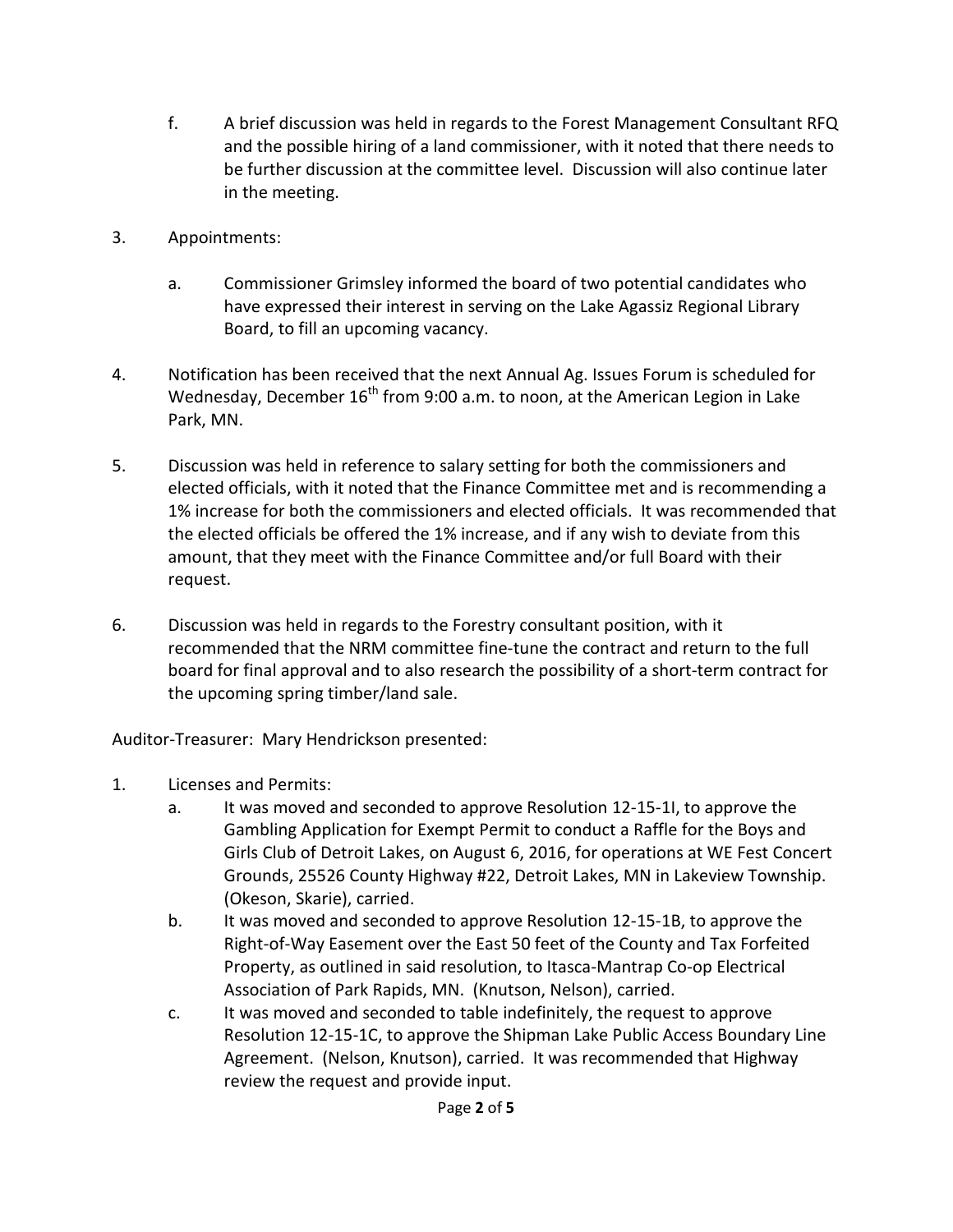Finance Committee: Mary Hendrickson presented:

- 1. It was moved and seconded to approve the Regular claims, Auditor Warrants, and Over-90 Day claims, as presented:
	- a. Auditor's Warrants (Tuesday bills):
		- i. 11/17/2015 in the amount of \$76,878.94;
		- ii. 11/24/2015 in the amount of \$6,859,286.41;

for a total of \$6,936,165.35

- b. Over-90 Days:
	- i. Jiffy Lube in the amount of \$34.94; invoice just turned in.
	- ii. Commissioner expense report in the amount of \$2,672.85; report just turned in.

(Nelson, Knutson), carried.

- 2. It was moved and seconded to approve the request to auction off courthouse miscellaneous equipment/office items, as presented, utilizing the Do-Bid Auction site, and to also include a pick-up from Highway, as discussed, and other items from any of the other departments as well. (Nelson, Okeson), carried.
- 3. It was moved and seconded to accept the notice of resignation from Planning and Zoning Supervisor, Eric Evenson, as presented, with his last date of employment being December 25, 2015. (Knutson, Okeson), carried. It was noted that there needs to be further discussion on recruitment and structure of the position, and to establish language for advertising as soon as possible.

Assessor: Steve Carlson presented:

1. It was moved and seconded to approve the abatement for PIN Number: 06.1087.000 in Cormorant Township, in the amount of \$570.00, due to the house was destroyed by fire on August 17, 2015. (Knutson, Skarie), carried.

Sheriff: Todd Glander and Shane Richards presented:

- 1. It was moved and seconded to approve Amendment #1 to the Holmesville Tower Communications Facility Use Agreement (Number 02707), as presented. (Knutson, Nelson), carried.
- 2. It was moved and seconded to approve the one-year Motorola Service Agreement to upgrade three (3) Dispatch/Consoles, effective January 1, 2016 through December 31, 2016, and at a cost of \$8,736.12. (Okeson, Skarie), carried.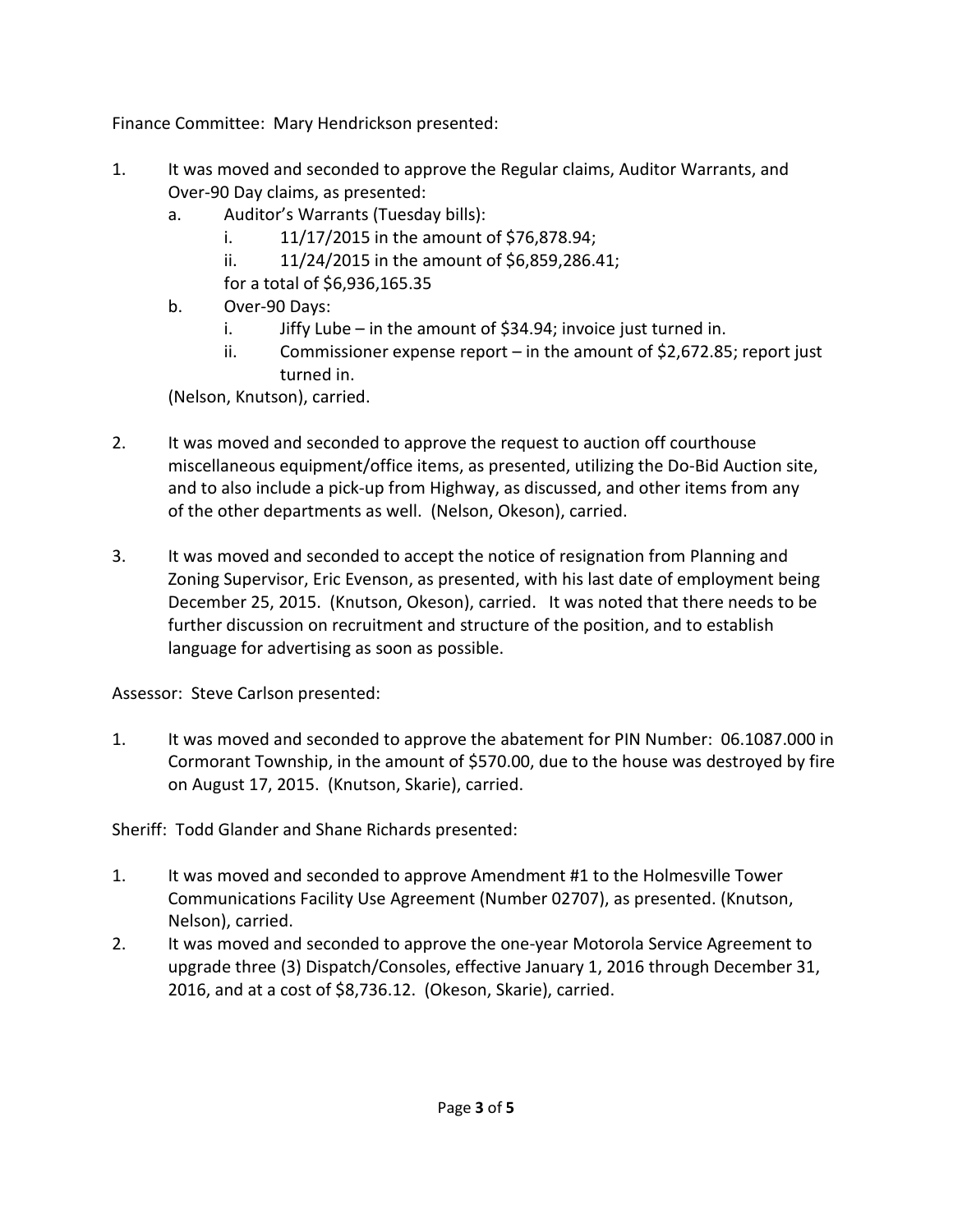Human Services: John Dinsmore and Denise Warren presented:

- 1. It was moved and seconded to approve Resolution 12-15-1F, to enter into a contract with Next Chapter Technologies for the purchase and support of the Caseworks Electronic Data Management System (EDMS) - MNSure Module, for the Income Maintenance Unit, at a cost of \$8,680.00. (Skarie, Nelson), carried.
- 2. It was moved and seconded to approve Resolution 12-15-1G, to enter into a contract with Next Chapter Technologies for the purchase and support of the Caseworks Electronic Data Management System (EDMS) - Child Support Module, for the Child Support Unit, with costs to the County at \$49,765.00 for 2016 and \$71,470.00 for 2016-2019. (Skarie, Okeson), carried.
- 3. It was moved and seconded to approve the Human Services Claims for Human Services, Community Health and Transit, as presented. (Skarie, Nelson), carried.

Veterans Service: Lauri Brooke presented:

1. It was moved and seconded to approve the out-of-state travel request for Veteran Services Officer, Lauri Brooke, to attend the National Association of County Veteran Service Officers 2016 Conference on May 14-21, 2016 in Myrtle Beach, South Carolina, at a cost of \$2,286.64. (Nelson, Skarie), carried. It was noted that the expenses will be covered by the CVSO Operational Enhancement Grant for FY2016.

Environmental Services: Steve Skoog presented:

- 1. It was moved and seconded to accept the low quote from Nelson Ford Auto Center, Fergus Falls, to purchase a 2016 Dodge Ram 3500 pickup for Household Hazardous Waste (HHW), in the amount of \$31,645.98 (State Contract #70765 Pricing), plus applicable taxes and transfer fees. (Knutson, Skarie), carried. It was noted that the Highway Department has reviewed and recommended the purchase and it is also in the 2015 budget.
- 2. Steve Skoog will return to the Board regarding the Recycling Dumpsters at a later date.
- 3. The discussion on the Regional Waste Study will be brought to the board at a later date.

EDA/Parks & Recreation:

1. It was moved and seconded to approve Resolution 12-15-1A, to approve the expenditure of \$2,710.00 for Phase I of the work plan to begin working with the Center for Rural Design on the Public Engagement Process/Workshop for Dunton Locks, as outlined in said resolution. (Nelson, Okeson), carried.